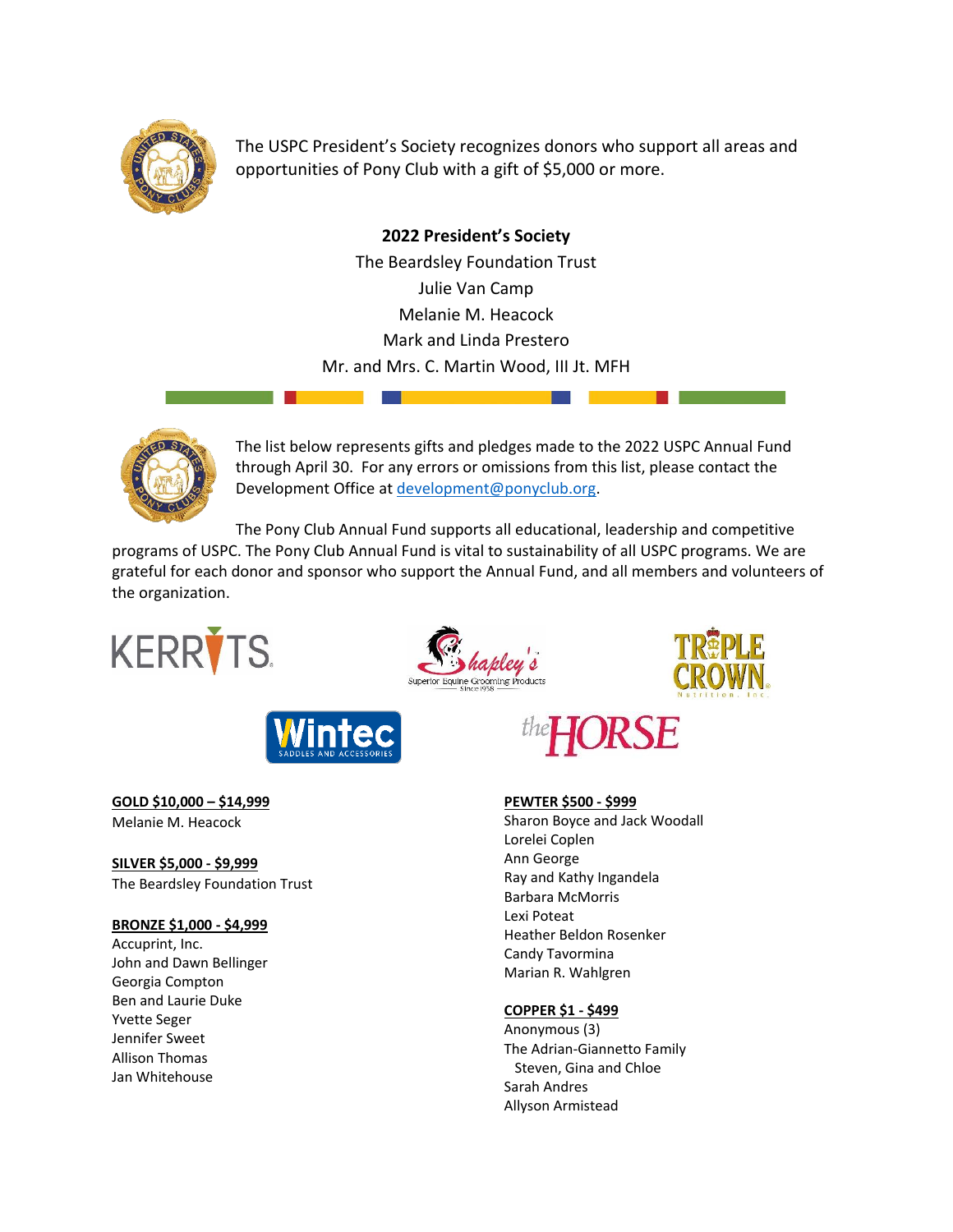Heather Bell Juliana Benner Janice Binkley Rae Birr Donna Bottner Kevin Bowie Laurie Bouchard Ella Braun The Brazzell Family Amanda and Mallory Janice Brinkley-Cole Clare Burkhart The Camarena Family Jose, Erica and Saleen Eleyna Caprez Jennifer Carpenter The Carpenter-Johnson Family Julie, Najib, Annie Milda Castner The Chase Family Robert, Kim and Willow The Clemens Family Jenny and Emery The Cook Family Joseph, Dawn, Alina and Madison The Cope Family Lee, Kim and Sarah Jacqueline Coplen Machela Coplen The Corte Family Chase, Wynter and Madelena The Crangle Family Rusty, Amanda and Lisa Rose Kaelin Creange-Haworth Olivia Crespo Debra Cummings The DeCant Family Sharon, David, Brooke and Madisyn Olivia Doman The Dongelmans Family Anjelika and Jasmijn Nancy Estes Sydnee Etuk Sally Eyles-Goldfarb Bada Faber Fair Hill Saddlery The Farrell Family Tim, Kristina and Linnea Lindsay Feerrar Yvonne Ferrante The Fewell-Leach Family Sean, Nicole and Josephine

The Finefrock Family Rusty, Kristi and Tessa Genevieve Gardner Jennifer Goss Julie Gragg Virginia Weiss Graul Beverly Griseck Kelsey Hammond Emily Harris Bebe Henderson-Mabry The Hollow-Bist Family Todd, Jolene and Natalie Roberta Jackson Kristi Jenkins Maialisa Jensen Jennifer Jordan Michelle Kalis The Kent Family Joe, Gay and Myra Deb Kirsch Christina Knott Valerie Kozlowski The Kresser Family Chris, Elanne and Sylvie The Kroger Company Jessica Lavallee Amy Lea Nicole Ligon Rebecca Logsdon Joan Lueck-Waak Karyn Luke David and Ruth Lynd Bebe Mabry Nancy MacIsaac The Mahoney Family Kelly, Avanlee McCoy and Maddux Marcus Elizabeth Mallin Karen McDougal Deb McLeod Cynthia Medina Julie Mills Lisa Morrissey The Mounts Family Karla and Giuliana Marlie Nauta Janice Nichol The O'Brien Family Joleigh and Fiona The Owen Family Thomas, Marike and Shelby Hill and Regan Parker Cora Purcell Naeem Rahman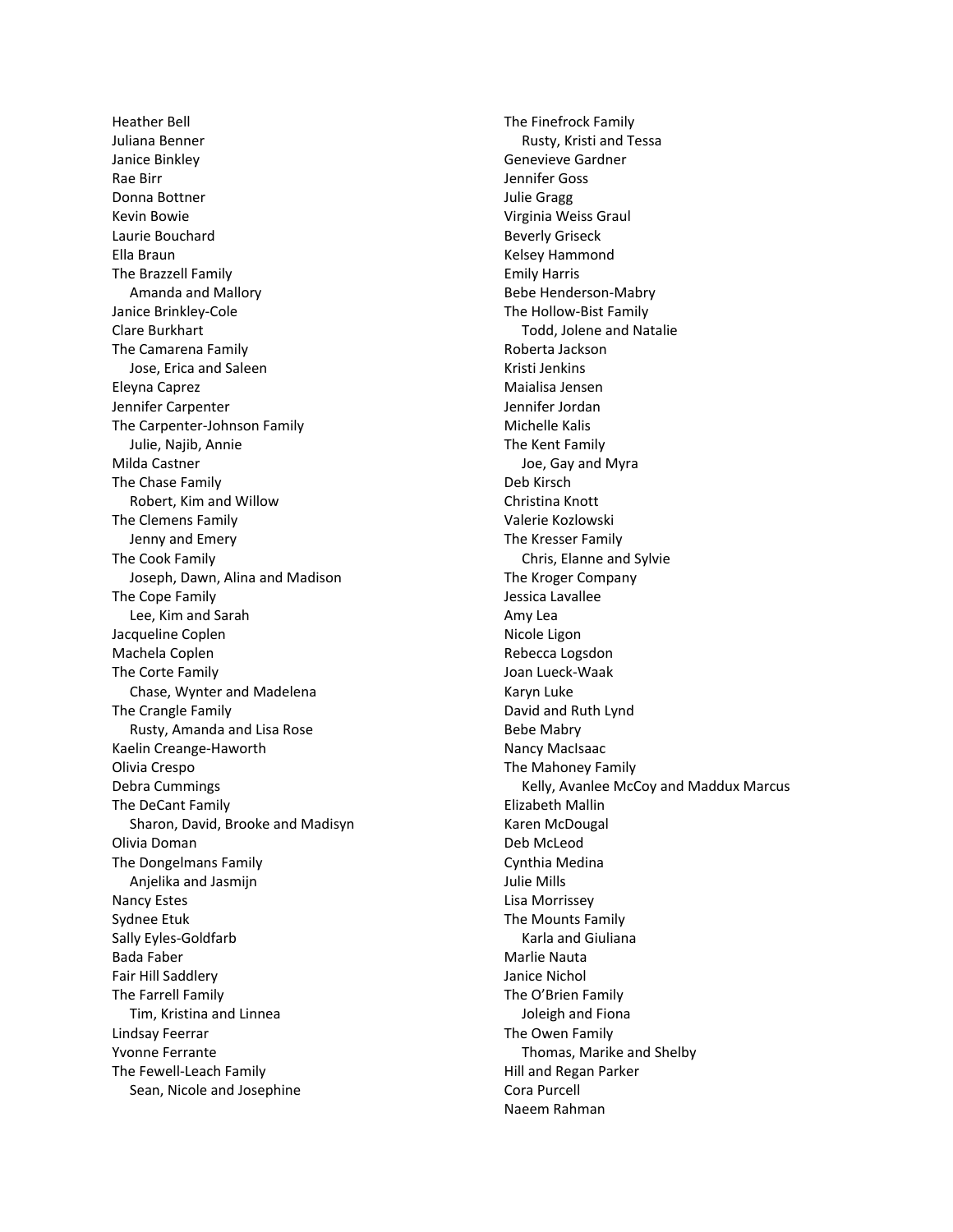Abe Rastkar Laurie Rossbach The Rothmeyer Family Susan and Elise The Salazar Family Ramiro, Denise and Mayela Angalina Salls Alyssa Sands Kathryn Schulz Patrice Schwegman Shannon Seldal The Smith Family Eric, Kate and Amy Elizabeth Stokes Sidney Strawser Jan Sturdivant Summit Equine Nutrition The Swenson Family Steven, Lisa and Eli The Theisen Family Bart, Beth Ann and Libby The Thompson Family Christopher, Kate and Adelaide Kelly Tighe

The Tippa Family Prasad, Ahalya and Tarini The Utterback Family Bernie, Tess and Isla,

The Veiga-Smargiassi Family Mauricio, Christine and Aiden Mark Washburn The Waters Family Andrew, Helen and Mia Emma Watson The Weisberg Family Mike, Kate, Hazel and Lucia Alexandra Weiss Elizabeth Werner The Wilcox Family Trevor and Sabrina Deb Willson Karol Wilson Gegi Winslett Margaret Douglas Wise Ginger Wisseman Kathy Yolken

### **The Course Builders**

Thank you to our monthly giving donors. Monthly recurring gifts build a foundation for the Annual Fund and the organization. If you are interested in joining The Course Builders with a monthly recurring gift, please contact the Development Office at **[development@ponyclub.org.](mailto:development@ponyclub.org)** 

Nancy Ambrosiano Sarah Andres Rae Birr Dawn Bellinger Donna Bottner Karen Clark Lorelei Coplen

Ann George Jennifer Goss Ray and Kathy Ingandela Connie Jehlik Deb Kirsch Rebecca Logsdon

- Nancy MacIsaac Lena McClelland Debra McLeod Barbara McMorris Liz Moyer Marlene Nauta Lexi Poteat
- Yvette Seger Candace Tavormina Allison Thomas Marian Wahlgren Mark Washburn Erin Woodall

## **Clubs, Centers, Regions**

#### **Regions**

Camino Real Midsouth Rio Grande

### **Pony Clubs**

Black Ridge Pony Club Cassanova-Warrenton Pony Club Cornhusker Pony Club Elkridge-Harford Hunt Pony Club Gambel Oak Pony Club

Hinkson Valley Pony Club Horse Capital Pony Club Liberty Oaks Pony Club Mt. Hood Pony Club Potomac Pony Club Sandhills Pony Club Vintage Pony Club

**Contract Contract Contract Contract** 

### **Riding Centers**

Hartenburg Equestrian RER Ponies